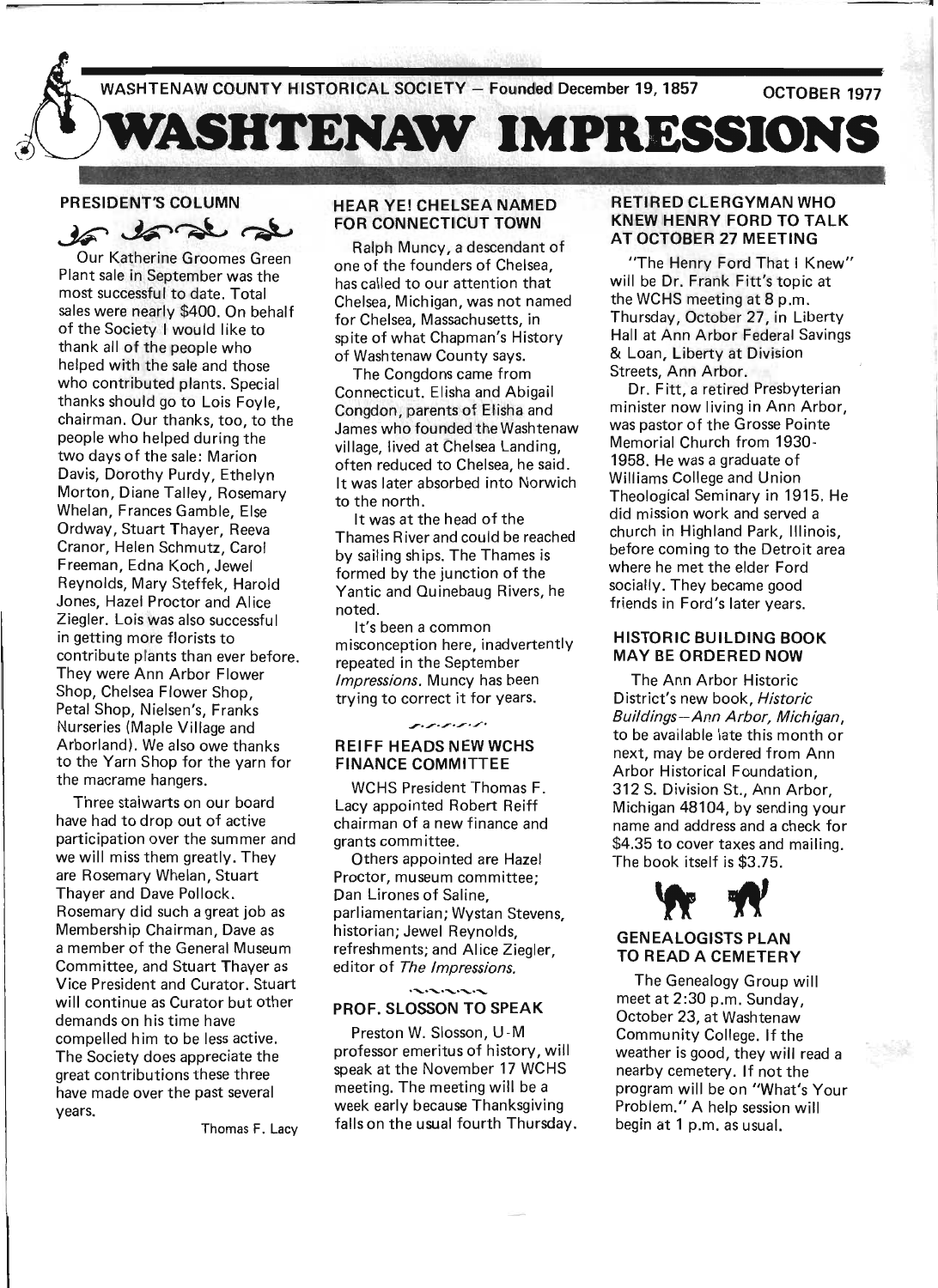# **OPLE, SHIPS, PLANES VANISH**

In 1840 the Rosalie, a large French ship bound for Hawaii was found near the Bermuda Triangle. Most of her sails were set, the cargo was intact, everything was shipshape, but the only living thing aboard was a half-starved canary in a cage.

Where did all the people go? This was the first of more than 30 baffling disappearances of people, sea and air craft cited by Robert McNamee, a local retired engineer, at the September WCHS meeting.

Many of the disappearances were in or near an area of the western North Atlantic Ocean known as the Bermuda Triangle. It is defined by drawing a line from Miami, Florida, to Bermuda, from there to Puerto Rico and back to Miami.

In some cases ships were found abandoned. In others ships or planes vanished without a trace of debris, even after massive and exhaustive searches. Electronic communications have been garbled or suddenly lost. One survivor told of sudden extreme turbulence "on a beautiful clear night."

A late night radio talk show he heard in 1966 in Mexico sparked his interest. Although it didn't take place in the Triangle, the loss of his nephew, Major William Page, on a C-135 Air Force jet which disappeared on a Pacific flight in 1971 heightened his interest too.

The Triangle is part of the Sargasso Sea, an elliptical area with masses of brown seaweed, Sargassum bacciferum, the common gulfweed, washed from the coast. It has long had an evil reputation with sailors who feared they might be held fast if they sailed into the weeds.

It is thought possible the Carthaginians reached the Sargasso Sea, spawning ground of the common eel, as early as 530 B.C. Some believe the Lost City of

Atlantis, a legendary sunken island west of the Strait of Gibraltar referred to by Plato in 5 B.C., was in this area.

He cited the documented losses: 1. The Rosalie. (See first paragraph. )

2. In 1854 the schooner Bella disappeared completely without trace.

3. In March 1854, the City of Glasgow, en route from Liverpool to Philadelphia, vanished with 450 on board.

4. In March 1866, the Swedish bark Lotta, out of Goteborg, bound for Havana, vanished somewhere off the north coast of Haiti.

5. In 1868, the Viego, a Spanish merchantman, vanished as did the Lotta.

6. In 1870 the City of Boston, en route to New York from Liverpool, vanished with 177 on board.

7. On November 5,1872, the Mary Celeste, a brigantine of 280 tons, left New York for Italy. On December 5 the Del Gratia came upon her about halfway between the Azores and Portugal with her canvas in disorder. Getting no response, they sent a boarding party and found no one. The log book indicated the Mary Celeste had been adrift for eleven days. All small boats were gone, deck ports were tightly sealed, yet there was ample food and water aboard.

8. In January 1880 the British

frigate Atalanta left Bermuda for England and apparently went down in a storm that arose soon after she left port, but no identifiable debris was ever found after an extensive search.

9. In 1881 a deserted schooner was picked up west of the Azores by the *Ellen Austin* which put a salvage crew aboard. The salvage crew and schooner disappeared en route to Newfoundland.

10. In 1884, the Italian schooner Miramonde vanished en route to New Orleans.

11. On March 4, 1918, the 19,500 ton U.S. Navy collier Cyclops sailed from Barbados for Norfolk, Virginia. Due March 13, she never arrived. After many months the Navy ended its investigation with this statement:

"The disappearance of this ship has been one of the most baffling mysteries in the annals of the Navy, all attempts to locate her having been unsuccessful. Many theories have been advanced but none that satisfactorily accounts for her disappearance."

12. In 1921 the Carol Deering was found grounded at Diamond Shoals, North Carolina, deserted.

13. In 1923 the Swift Star vanished en route from the Panama Canal to the Atlantic.

14. In January 1925 the cargo ship Cotopaxi vanished en route from Charleston, North Carolina, to Havana.

15. In March 1926 the freighter Sudaffeo sailed south from Port Newark for Puerto Rico into limbo.

16. In October 1931 the Norwegian ship Stavanger vanished somewhere south of Cat Island in the Bahamas.

17. In April 1932 the two-masted John and Mary of New York registry was found 50 miles south of Bermuda, drifting with sails furled, the hull freshly painted, but not a soul aboard.

18. In March 1938 the Anglo-Australian vanished off the Azores with 39 aboard.

19. In February 1940 the yacht Gloria Colete of St. Vincent, British West Indies, was found abandoned 200 miles south of Mobile, Alabama, in the Gulf of Mexico.

20. In October 1944 the Cuban freighter *Rubicon* was sighted off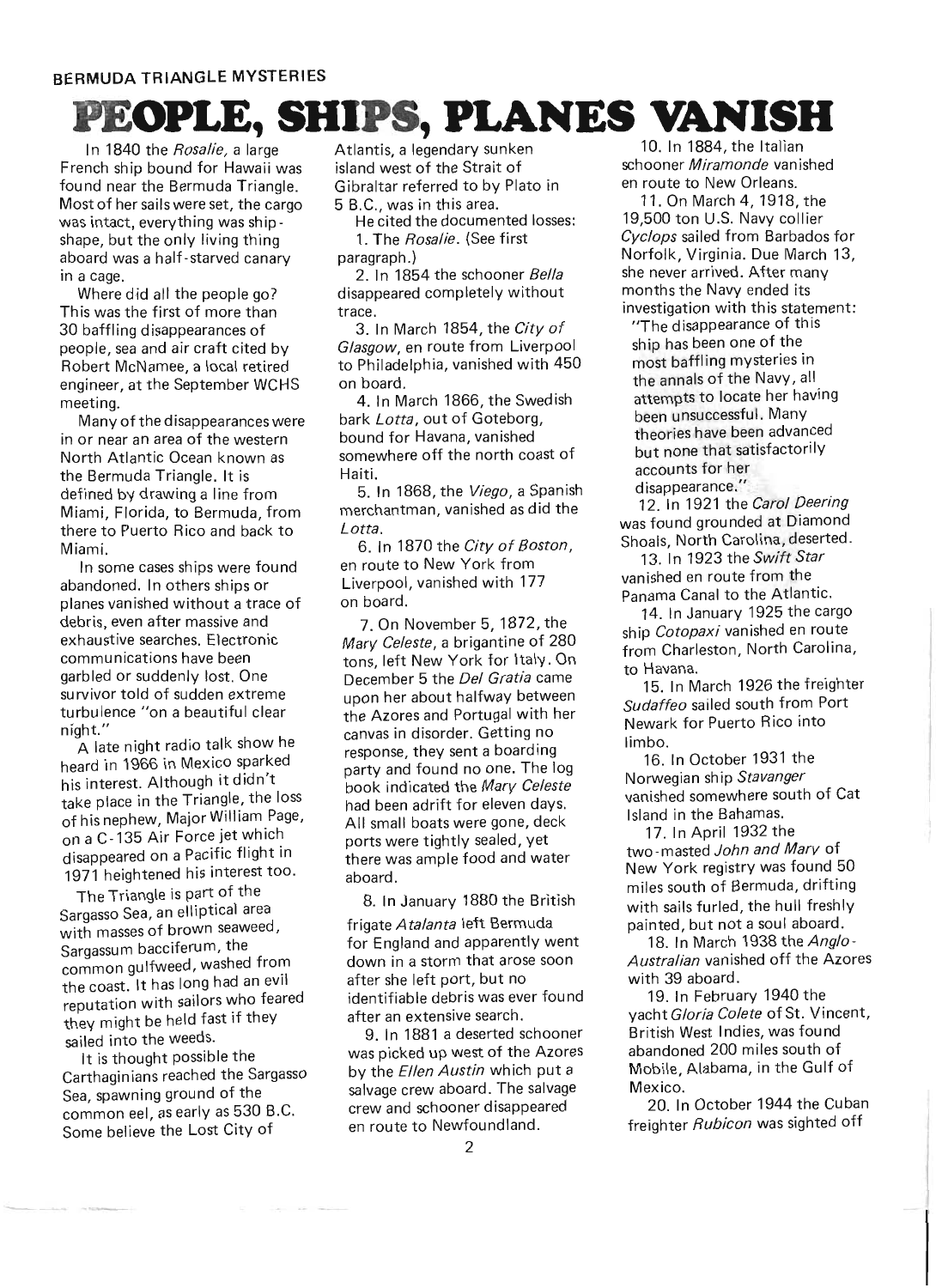the coast of Florida by a Navy blimp. When a Coast Guard cutter from Miami arrived the only living thing aboard was a dog. A lifeboat was missing and a broken hawser was hanging down from the bow.

21. In late 1944 five of a flight of seven U.S. Air Force bombers headed for Italy were lost near Bermuda. A crew member of one of the surviving planes reported:

"Not more than 300 miles from Bermuda on a beautiful clear night we were suddenly whipped over on our backs. found ourselves on the ceiling one moment and pinned down the next, as the ship was thrown about at an incredible rate of speed. Our pilot was,a 240 pound strong man and our co-pilot was six feet one and weighed 200 pounds. I watched them pulling ... with all their strength to avert a sure crash into the ocean only a few hundred feet below. They pulled out of the dive close to the water ... The entire incident took only a matter of seconds .. . we headed back to Bermuda . . . "

22. On December 5,1945, five U.S. Navy torpedo bombers, TBM "Avengers" and a Martin Mariner Flying Boat vanished off the coast of Florida. This is the most famous of all the unexplained disappearances in the area, he said.

McNamee quoted from an account of it in *Invisible Residents*  by Ivan Sanderson:

". . . They were airborne at 2 p.m. . . . The first radioed communication from the lead plane did not come in to base until  $3:35$  p.m. and curiously, this did not request landing instructions but instead reported: 'Calling tower, this is an emergency ... We seem to be off course ... We cannot see land ... Asked by the tower for their position the astonishing reply came back: 'We're not sure of our

position. .. Advised by the tower to head due west, the even more astonishing reply came back: 'We don't know which way is west. Everything is wrong ... strange. We can't be sure of any direction. Even the ocean doesn't look as it should.'"

The account says the flight leader, apparently in panic, turned over command to another pilot who radioed at 4:25 p.m., "We don't know where we are. We think we must be about 225 miles northeast of base . . . " That was the last heard from them.

Within minutes a Martin Mariner Flying Boat, equipped for rescue missions, headed for the last assumed position of the Avenger flight. It kept in contact with the tower for some fifteen minutes, then when called back, it did not reply.

23. In 1947 an American Superfortress vanished 100 miles off Bermuda.



four-engined Tudor IV, the *Star Tiger,* owned by British-South American Airways vanished. Its last message said it was about 400 miles northeast of Bermuda, and all was well.

25. On December 28, 1948, a DC -3 operated by Airborne Transport, Inc., was chartered for a pre -dawn flight from San Juan, Puerto Rico, to Miami. About 50 miles south of Miami the pilot reported all well and asked for landing instructions. That was the last heard.

26. On January 17, 1949, the *Ariel,* sister plane of the *Star Tiger,* vanished in thin air. Leaving Bermuda at 7:45 a.m., their only radio message came at 8:25 a.m. saying that they were 180 miles south of Bermuda in fair weather and about to call Kingston.

A fter a massive search there

was only one possible clue. Before dawn on January 18, a U.S. bomber and a British B.O.A.C. plane reported seeing a strange light about 300 miles south of Bermuda. A search there found nothing. (Columbus reported an "enigmatic light" near San Salvador in 1492.)

27. In June 1950 a freighter, the S. S. *Sauda* sailed from Savannah, Georgia, for Puerte Cabello, Venezuela. She disappeared in peaceful weather off the Florida coast.

28. On February 2, 1953, a British York transport vanished over the Atlantic on a trooping flight to Jamaica. Its S.O.S. ended abruptly. A London court of inqu iry reported "cause unascertainable."

29. In October 1954 a U.S. Navy Super Constellation disappeared.

30. In September 1955, the yacht *Connemara* was found abandoned 400 miles west of Bermuda.

31. On November 9, 1956, a U.S. Navy patrol bomber flew into oblivion near Bermuda.

32. On January 8,1962, a U.S. Air Force KB -50 tanker left Langley Air Force Base, Virginia, and headed east for the Azores. Soon after Langley received weak garbled radio signals indicating trouble before they faded.

33. In April 1962, a private twin-engined plane approaching Nassau, the Bahamas, called for directions but could not give its own position. Then contact broke off. Later parts of one wing were found floating 20 miles offshore where the pilot should have been able to see land.

34. On February 2, 1963, the tanker ship *Marine Sulphur Queen* left Beaumont, Texas, for Norfolk, Virginia. February 16, some debris and a life jacket, believed to be from the tanker, were found in the Florida Straits, 14 miles southeast of Key West.

35. On April 10, 1963, the atom-powered U.S. Navy submarine *Thresher* sank in the